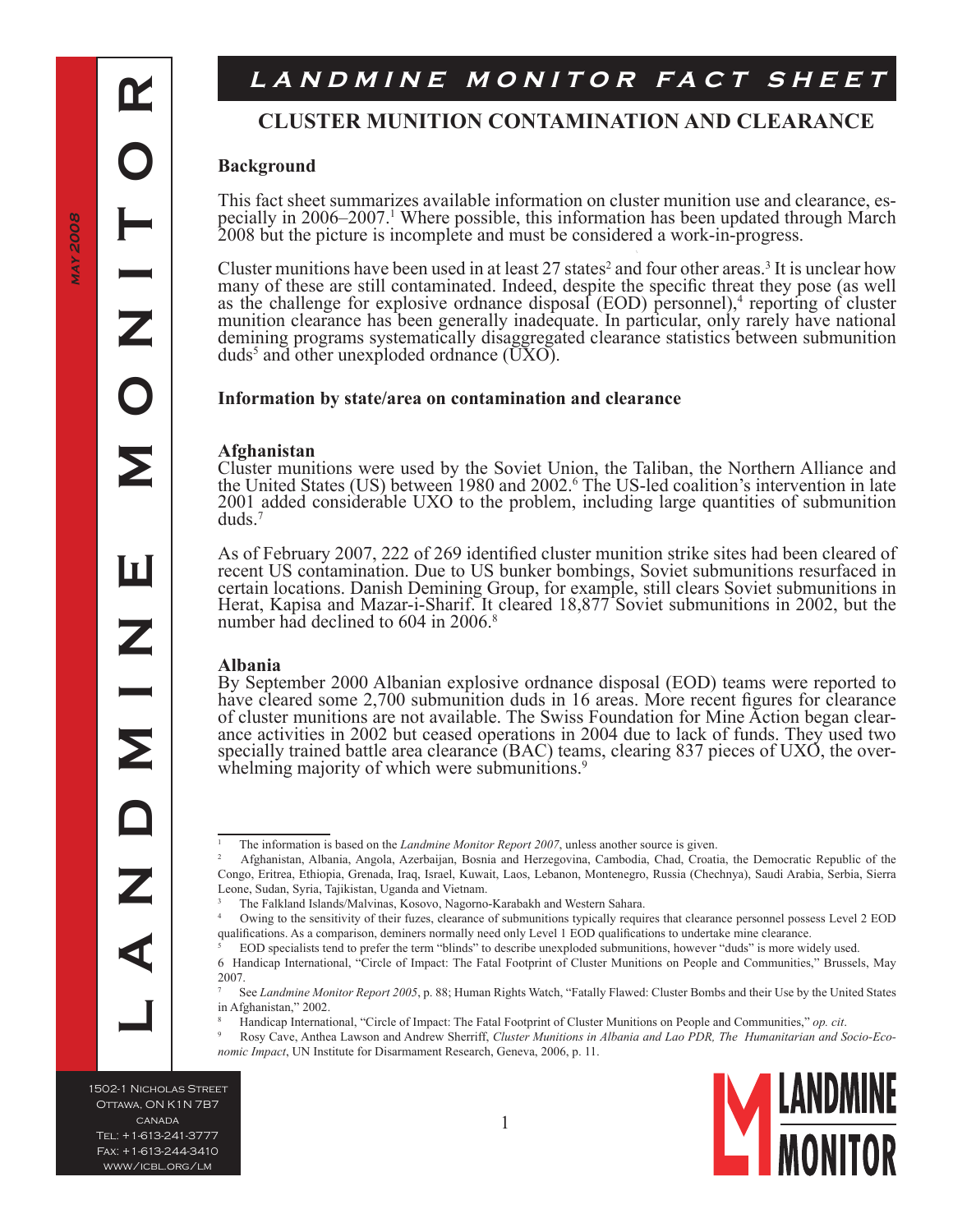#### **Angola**

Based on information provided since 2004 by three international demining NGOs the national database has recorded cluster munition contamination in several locations, although its full extent and exact geographical location is not known. Norwegian People's Aid (NPA) has reported submunitions in the municipality of Ebo in Kwanza Sul province. MAG has reported submunitions in Moxico province and HALO Trust has reported submunitions in the municipality of Kunhinga in Bie province. Two types of Soviet cluster munitions (PTAB-2.5 K0 and AO-2.5 RT) have been found.<sup>10</sup>

**Azerbaijan**<br>In the summer of 2007, the Azerbaijan Campaign to Ban Landmines (AzCBL) conducted a survey of cluster munition contamination in Azerbaijan's non-occupied border regions with Armenia. AzCBL conducted interviews with cluster munition victims and former military personnel that have indicated that at least two types of cluster munitions, ShOAB 2.5 and AO 0.5, had been used in these regions during the Nagorno-Kara- bakh conflict. Both Azerbaijan and Armenia made extensive use of 'Grad' rockets and 120mm artillery shells at the time of the conflict, which may have been used as the primary carrier/delivery means. In addition, the Azerbaijan National Agency for Mine Action has found around 100 cluster bombs at the former Soviet military base in Saloglu, Aghstafa region.<sup>11</sup>

#### **Bosnia and Herzegovina**

Cluster munitions were used during the conflict in BiH by internal factions from 1992 to 1995, and at least once during NATO's "Operation Deliberate Force" in August 1995.<sup>12</sup> Casualties continue to occur, with one woman killed by a submunition in 2006.

**Cambodia**<br>At least 26 million submunitions were dispersed over Cambodia by the US in 1969-1973. Cambodia continues to be contaminated with an unknown number of duds, with casualties reported for 2007.<sup>13</sup>

#### **Chad**

Submunitions and/or their containers have been found in the Borkou-Ennedi-Tibesti region, Biltine region (northeastern Chad) and east of N'Djamena. The 2002 Landmine Impact Survey (LIS) identified 92 sites with cluster munitions contamination.

#### **Croatia**

A deminer was killed in Zagreb following the attack ordered by Milan Martić in 1995. Additionally, the Croatian Government has claimed that Serb forces dropped BL-755 cluster bombs in Sisak, Kutina, and along the Kupa River during the conflict in the early 1990s.

#### **Democratic Republic of the Congo**

DanChurchAid has reported finding cluster munitions during its clearance operations in the country.

#### **Eritrea**

Cluster munitions were used by Ethiopian forces in 1990 following the Battle of Massawa and during the 1998-2000 Badme border area conflict between Ethiopia and Eritrea. The Mine Action Coordination Centre of the UN Mission in Ethiopia and Eritrea (UNMEE MACC) knows of approximately 30 to 40 strikes.

<sup>13</sup> *Ibid.* See also *Landmine Monitor Report 2006*, p. 245.





<sup>&</sup>lt;sup>10</sup> Email from Mohammad Qasim, Management Information System (MIS) Advisor/acting Chief Technical Advisor, UNDP Mine Action, CNIDAH Capacity Building Project, Luanda, 22 February 2008.

<sup>&</sup>lt;sup>11</sup> AzCBL, "Information Bulletin," January 2008, Baku.<br><sup>12</sup> Handican International "Circle of Impact: The Eatal I

<sup>12</sup> Handicap International, "Circle of Impact: The Fatal Footprint of Cluster Munitions on People and Communities," *op. cit.*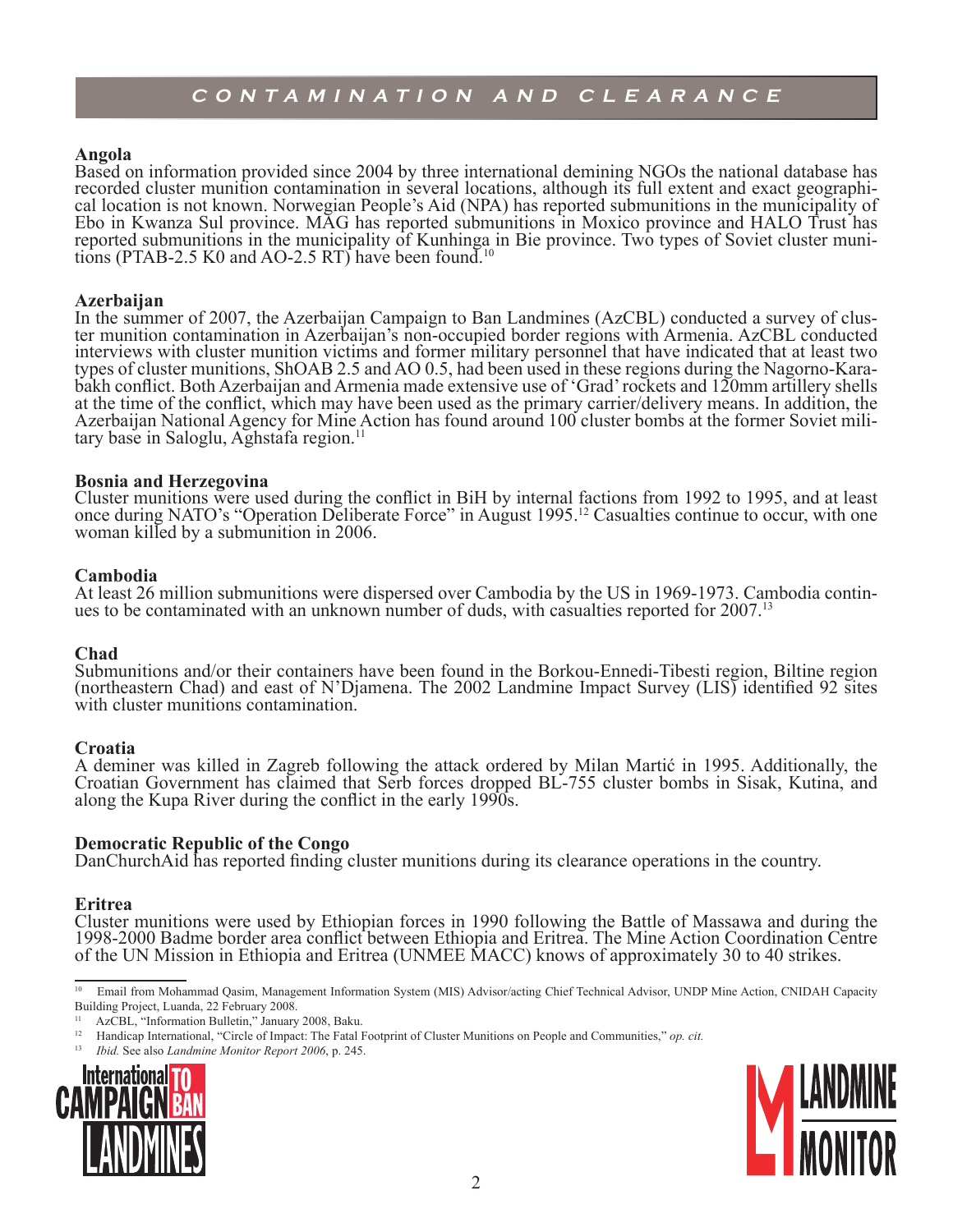Submunition duds were found in the Asmara airport, the Badme area, the ports of Assab and Massawa on the Red Sea coast, the Korokon IDP camp in Gash-Barka administrative sector and the Adi Bare IDP camp in Shambiko. A UN explosive ordnance disposal team in the area of Melhadega identified and destroyed a dud M20G DPICM grenade of Greek origin in October 2004.<sup>14</sup> However, in 2007 UNMEE MACC reported that clearance teams have not cleared any failed submunitions "for a long while."

### **Ethiopia**

In 1998, during the 1998-2000 Badme border area conflict between Ethiopia and Eritrea, Eritrean forces car- ried out at least two cluster munitions strikes. Reportedly, CB-500 cluster munitions containing 240 PM-1 submunitions were used. It is not clear whether contamination from cluster munitions remains. As of April 2007, the Ethiopian Mine Action Office had not found submunition duds during its clearance operations.<sup>15</sup>

#### **Falkland Islands/Malvinas**

At least two areas containing submunitions have been fenced on the islands for later clearance. On 28 May 2000, the then-Minister of State for Defence, John Spellar MP, wrote in response to a Parliamentary Question: "I am afraid that surviving records are a little inconsistent on the question of how many BL755s were dropped during the conflict. The number was either 106 or 107, we cannot be certain which. We do know, however, that 1,492 submunitions from these weapons were cleared from the Falkland Islands after the con-<br>flict."<sup>16</sup>

#### **Grenada**

A declassified US military document notes that at least one US unit dropped 21 Mk 20 Rockeye cluster muni- tions during close air support operations in Grenada in 1983.<sup>17</sup>

#### **Guinea-Bissau**

Landmine Action has documented the presence of PTAB 2.5 bomblets and RBK series air-dropped cluster munitions in Guinea-Bissau. The munitions were ejected by an explosion at an ammunition storage facility in Bra Barrio, located in the outskirts of Bissau City, sometime in 2000.

#### **Iraq**

In the center south of the country, cluster munitions and unexploded air and ground ordnance used by Coalition forces in their advance on Baghdad in 2003 have been a major cause of casualties.<sup>18</sup>

#### **Israel**

Locations hit by cluster munitions fired by Hezbollah during the 2006 war in Lebanon included Kfar Mrar, Carmiel, Kiryat Motzkin, Nahariya, and Safsufa in northern Israel.<sup>19</sup> Israeli police reported that the clearance operation of all UXO, including submunition duds, took six months. The operation was carried out by the police, border guards, and volunteers supervised by EOD experts.20

### **Kosovo**

Significant contamination resulted from the conflict between NATO and Serbia and Montenegro in 1999. Clearance data indicates that at least 18,318 cluster submunitions were destroyed between June 1999 and 2005. Submunition duds continue to be cleared.

- <sup>14</sup> UNMEE Mine Action Coordination Center, "Weekly Update, October 4, 2004," Asmara, p. 4.
- <sup>15</sup> Handicap International, "Circle of Impact: The Fatal Footprint of Cluster Munitions on People and Communities," *op. cit.*<br><sup>16</sup> Statement by John Spellar, Minister of State for Defence, 28 May 2000, LIK House of Commo
- <sup>16</sup> Statement by John Spellar, Minister of State for Defence, 28 May 2000, UK House of Commons, *Hansard*.
- 17 Memo from Commanding Officer, US Department of the Navy, Attack Squadron Fifteen, FPO Miami to Chief of Naval Operations, 18 February 1984, accessed at www.history.navy.mil/sqdhist/vfa/vfa-15/1983.pdf.
- <sup>18</sup> Handicap International, "Circle of Impact: The Fatal Footprint of Cluster Munitions on People and Communities," *op. cit*.
- 19 Human Rights Watch, "Civilians Under Assault: Hezbollah's Rocket Attacks on Israel in the 2006 War," Washington, DC, 2006.
- <sup>20</sup> *Ibid.* See also Handicap International, "Circle of Impact: The Fatal Footprint of Cluster Munitions on People and Communities," *op. cit*.



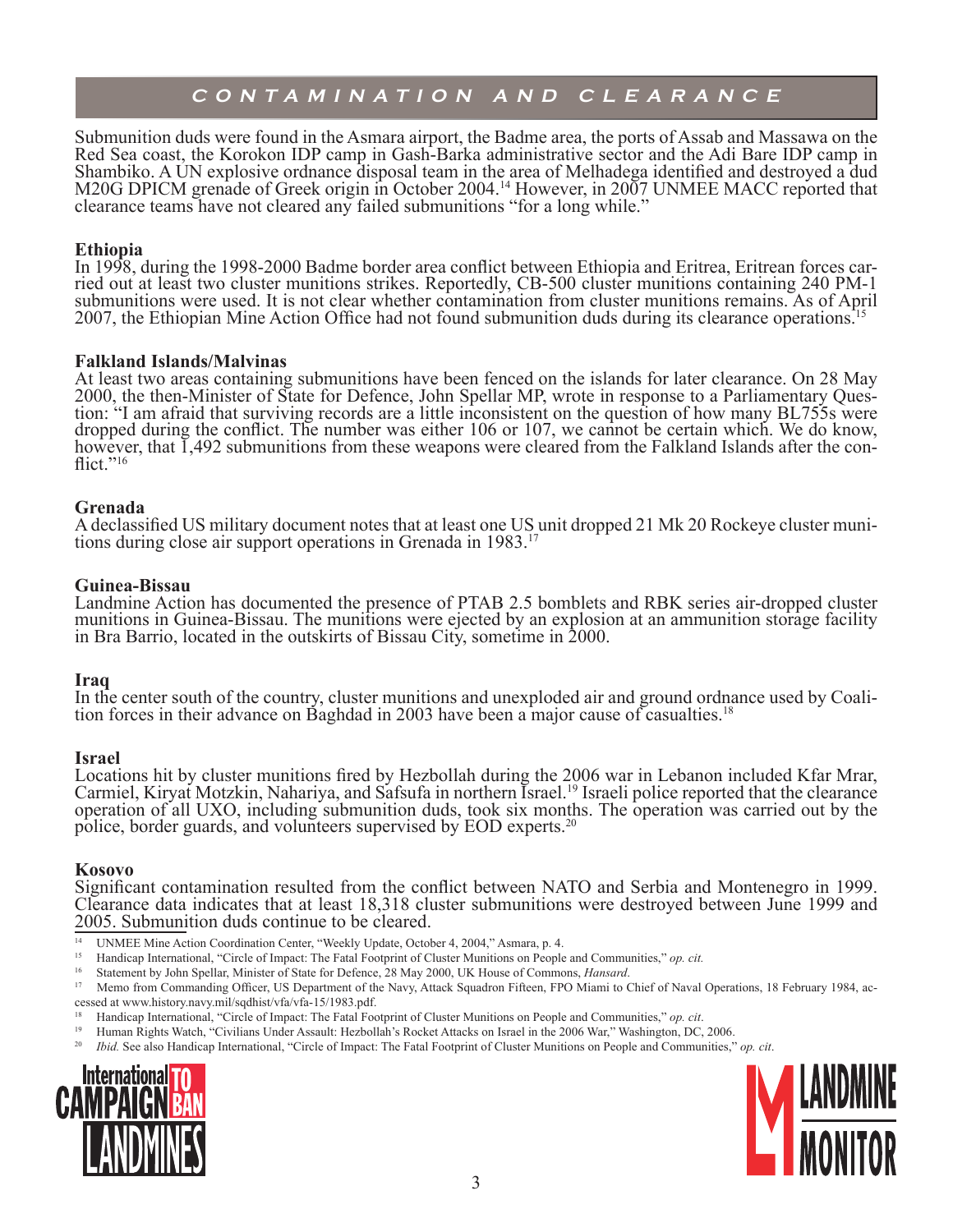#### **Kuwait**

In 2006, there were a number of unofficial reports of unexploded cluster munitions being found.<sup>21</sup> However, their location is not specified nor were any details of clearance of these items provided. From the end of the conflict in 1991 through December 2002, 108 metric tons of cluster munitions were discovered and destroyed by mine clearance and explosive ordnance disposal teams in Kuwait.<sup>22</sup>

In 2002, more than a decade after the fighting stopped, 2,400 submunition duds were detected and destroyed. These included: M42/M46/M77 (DPICM), Mk-118 (Rockeye), BLU-61A/B, BLU-77B, BLU-91B (Gator antivehicle mine), BLU-92B (Gator antipersonnel mine), BLU-97 (CBU-87), and Belouga (a French airdropped cluster munition). Almost 20% of submunition duds found in 2002 were from Rockeye air-dropped bombs. $23$ 

### **Lao PDR**

Lao PDR is the nation most affected by cluster munitions. At least 260 million submunitions were delivered in 414,920 cluster munitions dispensed by more than 181,000 aircraft. The three provinces of Lao PDR with the highest numbers of submunitions dispensed were: Savannakhet at 34.5% (89.6 million); Khammouane at 23.7% (61.5 million); and Xieng Khoang at 16.4% (42.6 million).<sup>24</sup> Lao PDR does not, however, have reliable, up-to-date information on the degree, location or impact of remaining contamination, and clearance data does not disaggregate between cluster munitions and other UXO.

**Lebanon**<br>The war between Israel and Hezbollah from 12 July to 14 August 2006 resulted in significant new contami-The war between Israel and Hezbollah from 12 July to 14 August 2006 resulted in significant new contami- nation from cluster munitions. It has been estimated that approximately four million cluster munitions were fired on Lebanon, of which up to 500,000 did not detonate; Israel has admitted to firing only 1.2 million sub-<br>munitions. By the end of 2007, operators had cleared 34km<sup>2</sup> of cluster munition-affected land, leaving about 2km<sup>2</sup> to be dealt with.<sup>25</sup> According to the Mine Action Coordination Centre South Lebanon (MACC SL), as of end March 2008 a total of 142,876 submunitions had been cleared.<sup>26</sup>

#### **Montenegro**

Two areas are contaminated with mainly submunition duds from NATO air strikes in 1999. One is in Rozaje municipality on the border with Kosovo, where there are two contaminated locations, the villages of Besnik and Njeguši. A survey in July 2006 jointly managed by the Croatian Mine Action Center and Montenegro's Regional Centre for Divers' Training and Underwater Demining found  $394,700m^2$  of land affected by ( $\overline{R}$ )BL 755 submunitions. The other suspected area is located on and around the airfield at Golubovci, near the capi-<br>tal, Podgorica, which affects four villages surrounding the airport.

#### **Nagorno-Karabakh**

Nagorno-Karabakh is affected by cluster munitions in addition to landmines and other ERW. Survey of cluster munition strike sites was accelerated at the end of 2006. Around 100 of the expected 150 sites were surveyed between January 2006 and the end of June 2007.

<sup>25</sup> Interview with Dalya Farran, Media and Post Clearance Officer, MACC-SL, Tyre, 5 March 2008.<br><sup>26</sup> "March 2008 Bapart of the Mine Action Co-ordination Centre, South Lebanon," 2 April 2008, p. 5.

<sup>26</sup> "March 2008 Report of the Mine Action Co-ordination Centre, South Lebanon," 3 April 2008, p. 5, accessed at www.maccsl.org/reports/Monthly%20Reports/ Monthly%202008/Monthly%20Report%20Mar%2008.pdf.





<sup>&</sup>lt;sup>21</sup> See Landmine Monitor Report 2006, p. 964; Landmine Monitor Report 2004, p. 1027.<br><sup>22</sup> Kuwait Ministry of Defense, Headquarters Land Forces Command, "Monthly Ammunition and Explosive Destroyed/Recovery Report," Annex A ber 2002

<sup>&</sup>lt;sup>23</sup> *Ibid.* According to the same document, a similar number of cluster munitions were cleared in 2001.

<sup>&</sup>lt;sup>24</sup> Handicap International, "Circle of Impact: The Fatal Footprint of Cluster Munitions on People and Communities," *op. cit.*<br><sup>25</sup> Interview with Dalva Farran Media and Post Clearance Officer MACC-SL Tyre 5 March 2008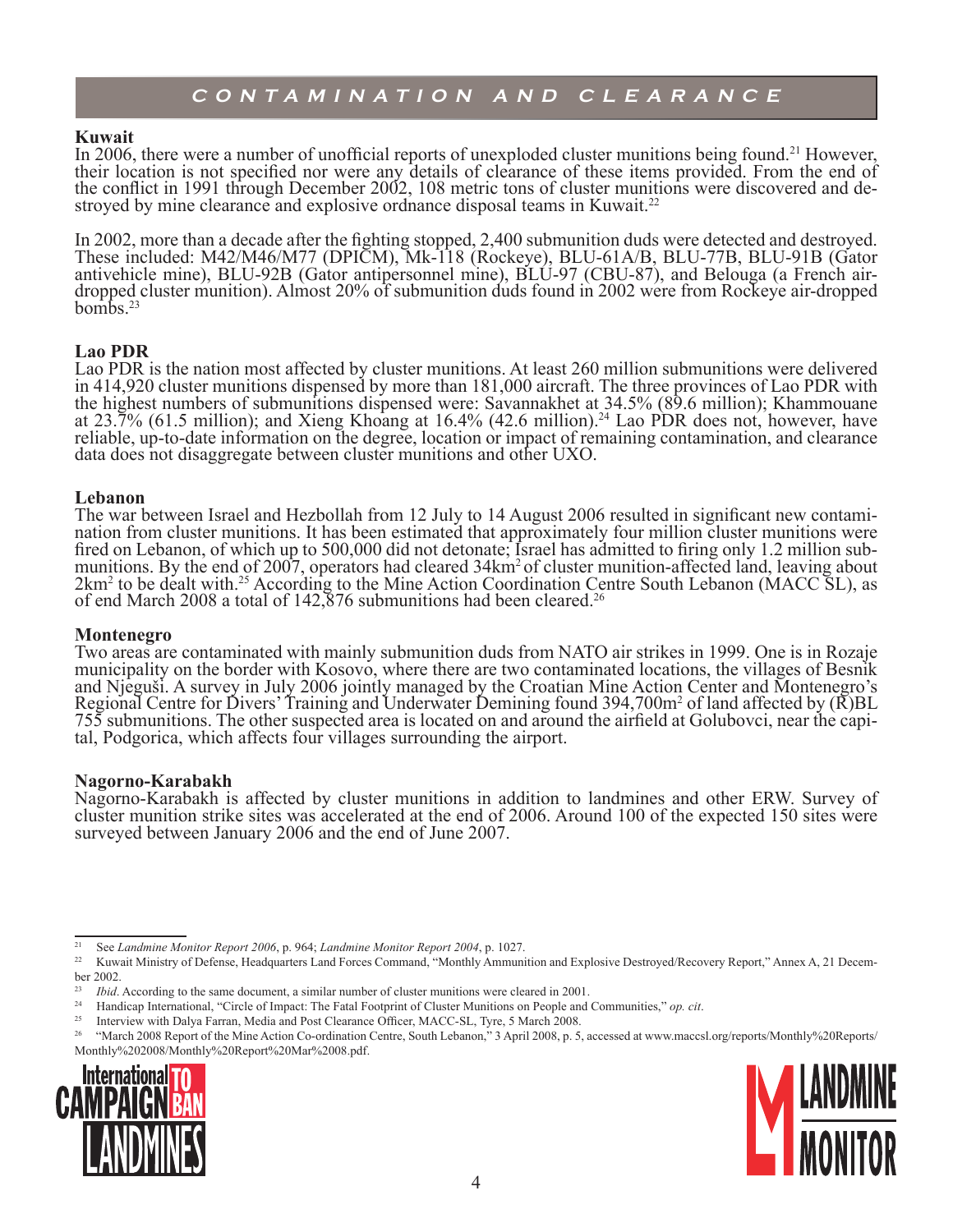#### **Russian Federation (Chechnya)**

Cluster munitions were used extensively by Russian Federation forces in Chechnya, both during the 1994- 1996 war and during the recurrence of hostilities in September 1999. Civilian targets, such as public markets, were struck on several occasions. Chechen use has also been alleged. Specific information regarding the full extent of contamination from submunition duds is not available.

#### **Saudi Arabia**

It is believed some parts are affected by UXO, including possibly submunition duds, remaining from the 1991 Gulf War. The engineering corps of the Saudi Army has a unit in every region of the kingdom respon-<br>sible for on-demand clearance of UXO. These units cleared training areas and camps used by allied forces before and during the 1991 Gulf War.

Serbia<br>Unexploded ordnance, mainly submunition duds from NATO air strikes in 1999, remains a significant problem. As of March 2007, submunition duds remained in six main areas of Serbia (Nis, Kraljevo, Kursumlija, Sjenica, Mount Kopaonik and Vladimirci), affecting approximately 23km<sup>2</sup>. A May 2007 report by NPA iden-<br>tified another six areas of suspected cluster submunition contamination.

In addition, according to NPA, "suspected areas in Bujanovac and Presevo Municipalities have not been con- sidered in any formal surveys of submunition contamination. Many traces of cluster-munition use are still evident in the two municipalities...."<sup>27</sup> Bujanovac and Presevo municipalities adjoin the Ground Safety Zone bordering Kosovo, and therefore fall under military jurisdiction instead of the Serbian Mine Action Center.

#### **Sierra Leone**

A Nigerian intervention force used cluster munitions in 1997 and at least 28 people were injured and killed during the strikes. No further details regarding additional strikes or post-conflict cluster munition casualties are available and no ERW incidents causing casualties have been recorded since the end of the civil war in 2002.28

#### **Sudan**

Contaminated provinces include Southern Kordofan, Bahr al-Jabal, Jongley, al-Buhairat, Eastern Equatoria, Blue Nile and Western Equatoria. The UN Mine Action Office (UNMAO) reported that most submunition duds have been found in al-Buhairat, Bahr al-Jabal and Southern Kordofan.29

#### **Syria**

Cluster munitions were used by the Israel Defense Forces (IDF) in the Golan Heights during the Arab-Israeli conflict between October 1973 and May 1974. As a consequence, in addition to the presence of landmines, the Golan Heights (Qunaytra governorate) are contaminated with UXO, including submunitions.<sup>30</sup>

### **Tajikistan**

Three types of cluster munitions have been used in Tajikistan and recent analysis of data in the Information Management System for Mine Action database revealed significant contamination from submunition duds. The Tajik Mine Action Cell has reported clearing AO-2.5 (611) and ShOAB-0.5 (25) submunitions from the Rasht and Tavildara districts in the Rasht Valley.

- <sup>27</sup> NPA, "Yellow Killers: the Impact of cluster munitions in Serbia and Montenegro," Belgrade, 4 May 2007, p. 57.<br><sup>28</sup> Handican International "Circle of Impact: The Eatal Ecotraint of Cluster Munitions on People and Comm
- <sup>28</sup> Handicap International, "Circle of Impact: The Fatal Footprint of Cluster Munitions on People and Communities," *op. cit.*<br><sup>29</sup> Ibid
- $\frac{29}{30}$  *Ibid.*
- <sup>30</sup> *Landmine Monitor Report 2006*, pp. 1094–1095.

<sup>31</sup> Handicap International, "Circle of Impact: The Fatal Footprint of Cluster Munitions on People and Communities," *op. cit*.